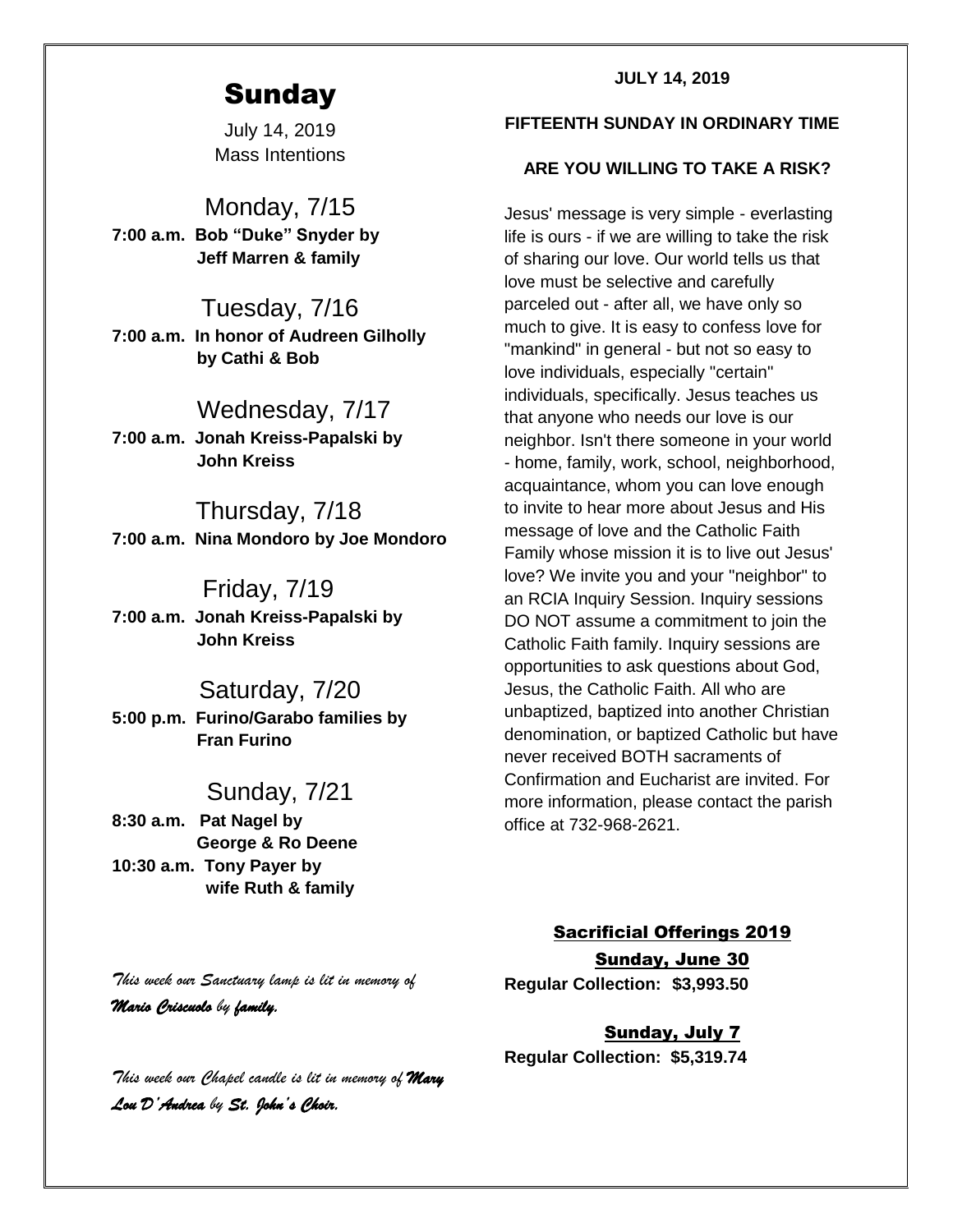## St. John Food Pantry Summer Needs

Our Food Pantry is in need of the following: dry pasta, rice, cereal, canned tuna and chicken, low/no sugar canned fruit, no/low sodium canned vegetables and soups, tomato sauce and fruit juice. Food donations support our parish food pantry, for our neighbors in need as well as FISH Food Pantry on New Market Road in Piscataway. Thank you for your continuous generosity.

## Social Concerns

Do you know a needy person or family? Could one of your neighbors benefit from assistance with food and/or other essentials? Please call the Pastoral Center, 732-968-2621, in confidence, and we will do whatever we can to help. Please continue to bring men's toiletries, tooth brushes, and large and medium thongs or slippers for the Ozanam Men's Shelter. Articles may be left in the vestibule. Thanks for not forgetting the "guys".



## Prayers for Our Service Members

Military Please pray for the following parishioners who are currently serving in the Military:

## **U.S. Navy Reserve Lt. Michael Bartilotti**

- **U.S. Army Pvt. Luke Harshaney**
- **U.S. Army Pvt. Raymond C. Pizzigoni**
- **U.S. Coast Guard Lt. Ed Sella**
- **U.S. Army Staff Sgt. Paul Frabizzio**
- **U.S. Marine Mer. Cpl. Thomas Tyler Lizak**
- **U.S. Army Pfc. Sean Parente**
- **U.S. Marine Pvt. Dante Parente**
- **U.S. Army 2<sup>nd</sup> Lt. Casey Wenzel**
- **U.S. Army Spec. 4 Timothy Francisco US Marine LCpl. Stephen Wright**
- **U.S. Marine Pvt. José Citron**

If there are any other military members you would like to be included in our prayers, please contact the Parish Office.

## Time, Talent and Treasure



Fostering stewardship is a way of life. Everyone benefits from the sacrificial gift one makes of his/her time, talent and treasure. We gratefully acknowledge and salute:

## **Catholic Daughters, Court Regina Coeli #940**

Thank you for your participation!

## Holy Hour For Religious Freedom & Persecuted Christians

A Holy Hour for Religious Freedom will be held **every Sunday at 7:00 p.m.** in the Eucharistic Adoration chapel in the Our Lady of Fatima Parish Center at 50 Van Winkle Place in Piscataway. Participants are invited to silently pray the rosary and other special prayers for the intentions of Christians world-wide who are being persecuted for their faith.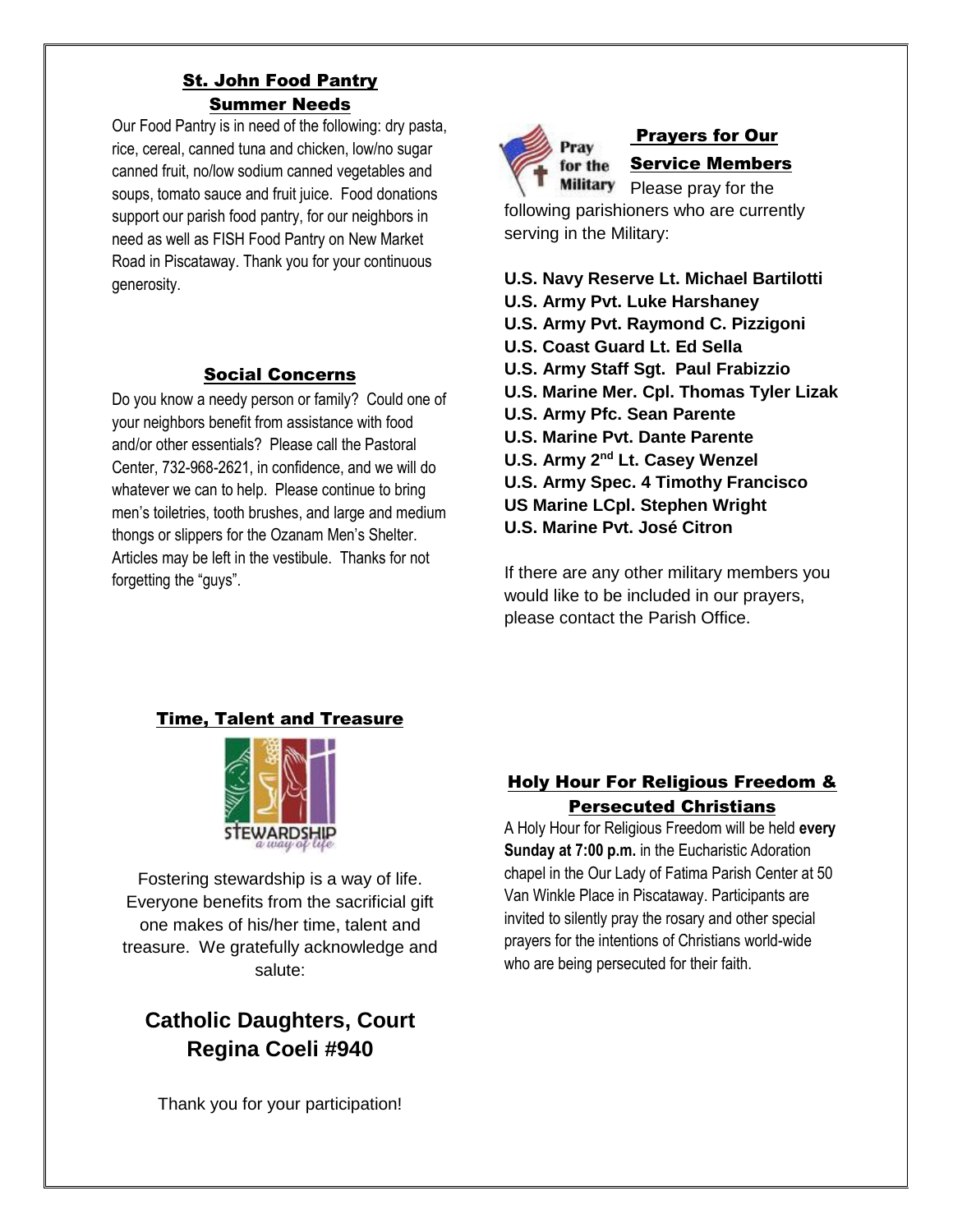#### NJ Independent Victim Compensation Program

The Roman Catholic dioceses in New Jersey have established the Independent Victim Compensation Program (IVCP) to compensate those who, as children or young adults, were sexually abused by a priest or deacon of their diocese. The IVCP is open to claims through **December 31, 2019**. The IVCP will be independently administered by two noted compensation experts who have administered varying compensation programs, including the Penn State sexual abuse claims, and the 9/11 and the Boston Marathon bombing compensation funds. The IVCP will handle the submission, evaluation, and resolution of individual claims, and will operate independently of dioceses and church-affiliated institutions. The program's administrators will have complete autonomy to determine the eligibility of a claim within the guidelines of an established protocol. They alone will determine the amount of any compensation.

Victims of clergy sexual abuse of a minor can begin the process of utilizing the program by going to [www.njdiocesesivcp.com](http://www.njdiocesesivcp.com/) and reviewing the protocol for submitting a claim. The implementation of the IVCP is an important step in aiding victims in seeking justice and healing as we journey together as a Church toward a new day. Anyone who has been a victim of sexual abuse by a priest or deacon of the Diocese of Metuchen is encouraged to participate in the IVCP.

#### Marriage Encounter Weekend

With Father's Day fast approaching, why not give your husband the special gift of a Marriage Encounter Weekend? A Worldwide Marriage Encounter Weekend gives you the time and tools to revitalize romance, deepen communication, and nourish the spirituality in your marriage. The next Worldwide Marriage Encounter Weekend will be held **July 26 - 28.** Early registration is advisable as space is limited. Phone 1-732-904-9636 for registration and information. Visit us at: www.aweekendforyourmarriage.org for more information.

#### Pastoral Musicians Summer Skills Enrichment Seminar

All pastoral musicians are invited to attend a Summer Seminar for Skills from **9 a.m. – 2 p.m**., with registration beginning at 8:30 a.m., on **Saturday, July 27** at **St. Elizabeth Ann Seton Parish, 105 Summer Road, Three Bridges**. Hosted by the Diocese of Metuchen's Office of Worship and the Metuchen Chapter of the National Association of Pastoral Musicians (NPM), this seminar will develop the basic skills necessary for music ministers, including vocal and instrumental music and liturgy. The day will begin with Morning Prayer, followed by breakout sessions. After breakout sessions, the group will reconvene for a panel discussion and lunch. Advance registration is requested. The cost to attend is \$35/person for advance registration and \$40/person for onsite registration. Lunch is included. This seminar is the second in a three-year series held the last Saturday in July of 2018, 2019 and 2020. For more information and to register, please visit diometuchen.org/NPM.

#### Retrouvaille Weekend

Stress in Your Marriage! Do you feel lost, alone or bored in your marriage? Are you frustrated, hurt or angry with your spouse? Are you constantly fighting? Or, do you simply shut down? Have you thought about separation or divorce? Does talking about it only make it worse?

Retrouvaille is a lifeline to help couples heal and renew their marriages. The program consists of a weekend experience for married couples (no group discussions) with six follow-up sessions.

UPCOMING WEEKEND: **August 23-25, 2019** For more information call the Family Life Office at 732-562-1990 ext. 1543

TO REGISTER: Call Rich & Annette Colasuonno 732-236-0671 or email 3024@retrouvaille.org